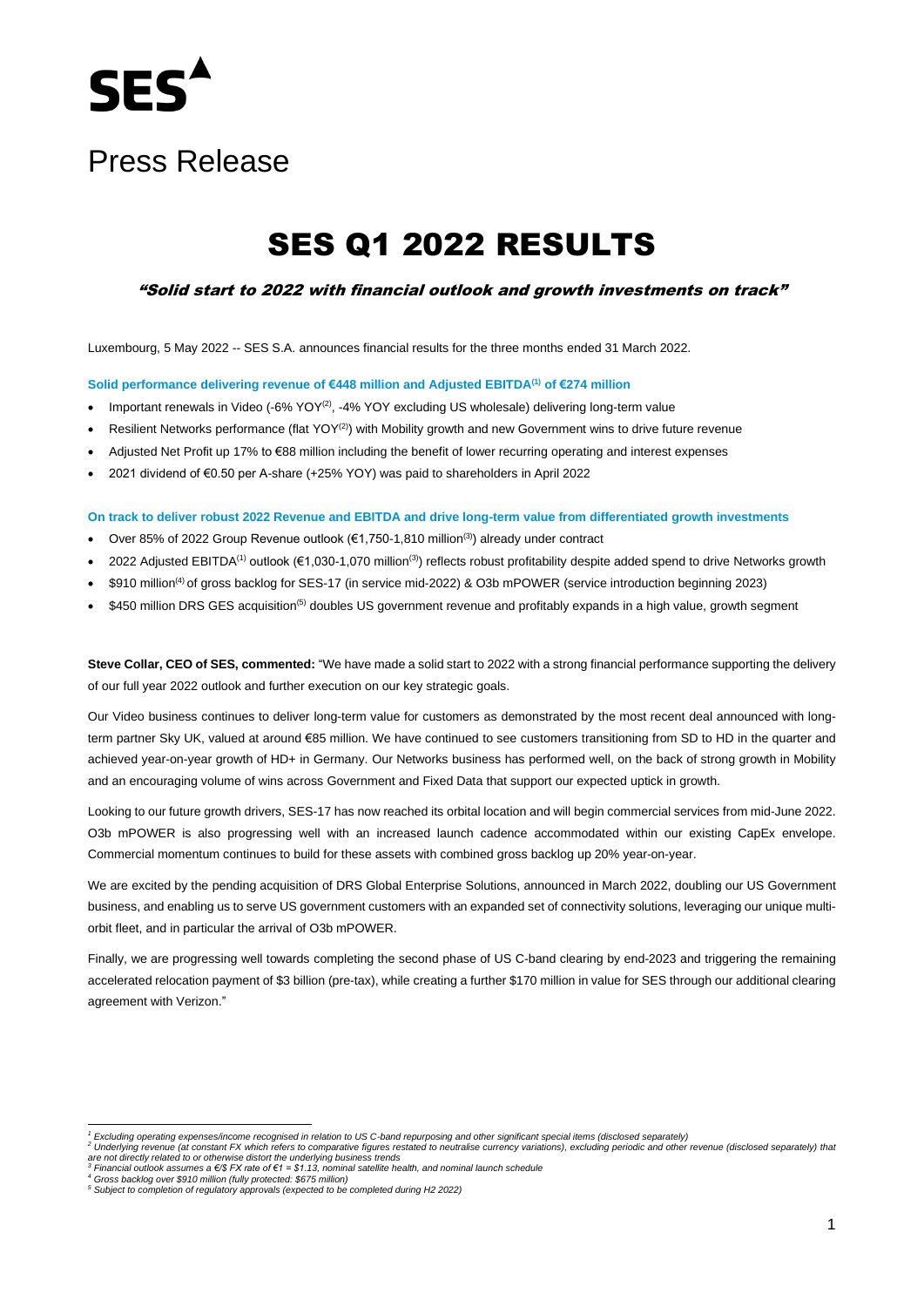

#### Key business and financial highlights (at constant FX unless explained otherwise)

*SES regularly uses Alternative Performance Measures (APM) to present the performance of the Group and believes that these APMs are relevant to enhance understanding of the financial performance and financial position.* 

| $\epsilon$ million                  | Q1 2022 | Q1 2021 | $\Delta$ as reported | $\wedge$ at constant FX |
|-------------------------------------|---------|---------|----------------------|-------------------------|
| Average $\epsilon$ /\$ FX rate      | 1.12    | 1.22    |                      |                         |
| Revenue                             | 448     | 436     | $+2.6%$              | $-1.6%$                 |
| <b>Adiusted EBITDA</b>              | 274     | 268     | $+2.4%$              | $-1.5%$                 |
| <b>Adjusted Net Profit</b>          | 88      | 75      | $+17.3%$             | n/a                     |
| Adjusted Net Debt / Adjusted EBITDA | 3.1x    | 3.1x    | n/a                  | n/a                     |

- Underlying revenue (excluding periodic and other) was 3.9% lower year-on-year at €437 million.
- Video underlying revenue of €251 million represents a reduction of 6.4% year-on-year including the planned impact of lower US wholesale revenue. Excluding US wholesale, Video was 4.1% lower than Q1 2021 as 'right-sizing' of volumes in mature European markets was partially offset by growth in HD+ and Sports & Events.
- At 31 March 2022, SES delivers 8,164 total TV channels to 366 million TV homes around the world, including 3,054 High Definition TV channels. Over 70% of total TV channels are broadcast in MPEG-4 with an additional 5% broadcast in HEVC.
- Networks underlying revenue of €186 million was flat compared with Q1 2021 (-0.3%) with growth in Mobility of +9.9%. The rapid US withdrawal from Afghanistan in Q3 2021 led to lower Government (-5.7%) with new wins expected to contribute positively to future revenue. In Fixed Data (-2.4%), revenue expansion in Asia, Latin America, and the cloud segment are not yet offsetting a lower contribution from the Pacific region.
- Adjusted EBITDA of €274 million represented an Adjusted EBITDA margin of 61.3% (Q1 2021: 61.4%) including a 1.9% reduction in recurring operating expenses to €173 million. Adjusted EBITDA excludes US C-band operating expenses (net of reimbursement income) of €7 million (2021: €7 million) and other significant special items of €1 million (Q1 2021: €1 million).
- Adjusted Net Profit (as reported) improved to €88 million including a 23.9% reduction in net interest expense, net foreign exchange gain of €11 million (Q1 2021: €9 million gain), and income tax expense of €9 million (Q1 2021: €8 million expense).
- At 31 March 2022, Adjusted Net Debt (including 50% of the €1.175 billion of hybrid bonds as debt) was €3,442 million and represented an Adjusted Net Debt to Adjusted EBITDA ratio of 3.1 times.
- Contract backlog at 31 March 2022 was €5.1 billion (€5.7 billion gross backlog including backlog with contractual break clauses).
- 2021 dividend of €0.50 per A-share and €0.20 per B-share (+25% year-on-year) was paid to shareholders on 21 April 2022.
- 2022 group revenue and Adjusted EBITDA outlook (assuming an FX rate of €1=\$1.13, nominal satellite health, and nominal launch schedule) is unchanged and expected to be between €1,750-1,810 million and between €1,030-1,070 million respectively, with lowto mid-single digit average growth (at constant FX) in group revenue and Adjusted EBITDA expected from 2023 onwards.
- Capital expenditure (net cash absorbed by investing activities excluding acquisitions, financial investments, and US C-band repurposing) is also unchanged and expected to be €950 million in 2022 reflecting growth investments in SES-17 and O3b mPOWER before reducing to €540 million in 2023, €570 million in 2024, €380 million in 2025, and €360 million in 2026.
- In March 2022, SES secured an agreement to expand access for Verizon Communications to the 3700-3800 MHz C-band block in certain US markets beyond those cleared in Phase I and earlier than the deadline for Phase II clearing. SES will earn additional payments of up to \$170 million (pre-costs), subject to delivering the clearing on the agreed timeline.
- In March 2022, SES agreed to acquire DRS Global Enterprise Solutions for \$450 million, subject to completion of regulatory approvals (expected during H2 2022). The acquisition will double SES revenue in the high value US government business, expand capabilities and solutions for customers, and unlock annualised run-rate synergies of \$25 million.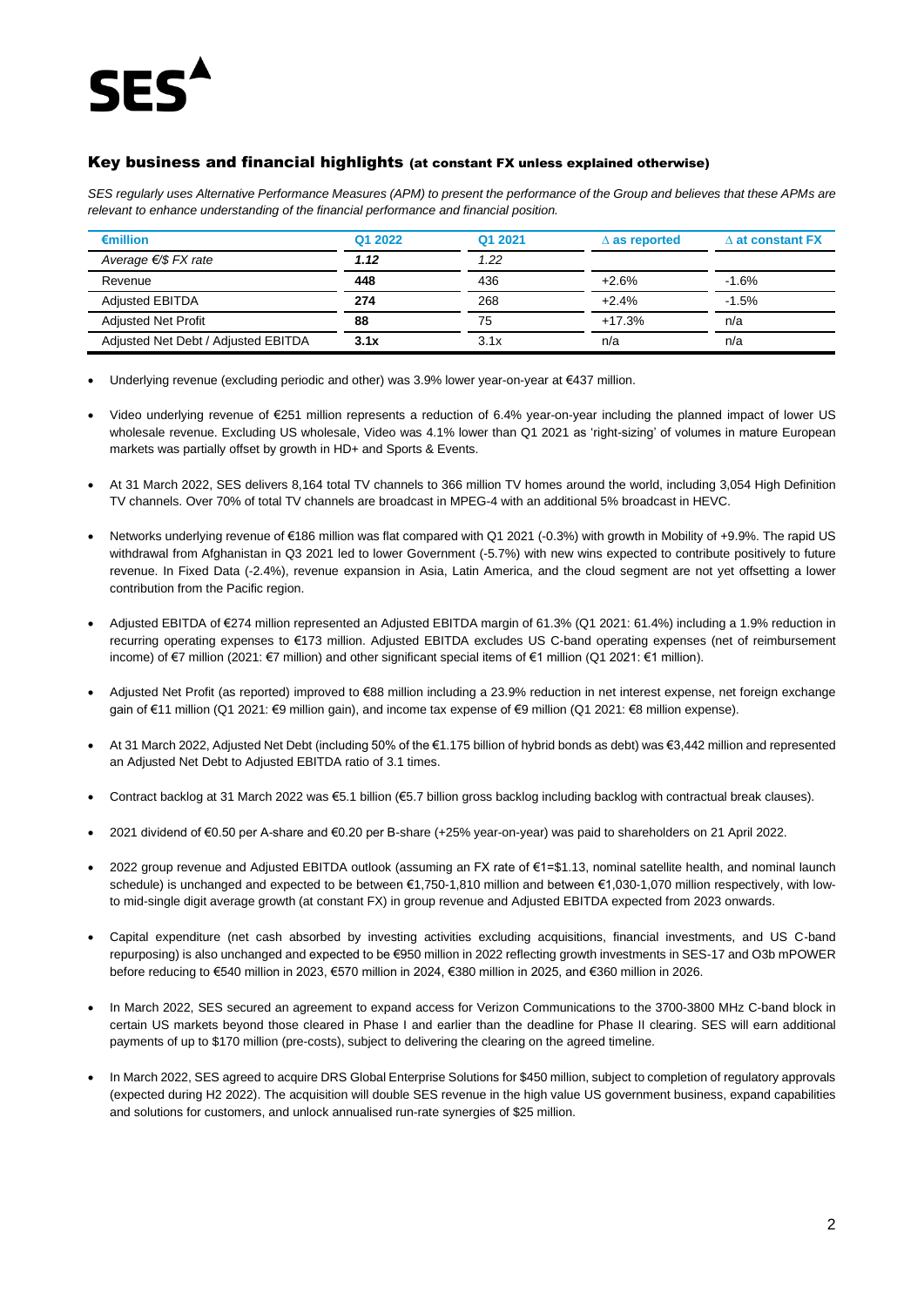# **SES**<sup>^</sup>

### Operational performance

### REVENUE BY BUSINESS UNIT

| Q1 2022                 | Revenue (€ million) as reported | <b>Change (YOY) at constant FX</b> |  |
|-------------------------|---------------------------------|------------------------------------|--|
| Average €/\$ FX rate    | 1.12                            |                                    |  |
| Video (total)           | 261                             | $-2.6%$                            |  |
| - Video (underlying)    | 251                             | $-6.4%$                            |  |
| - Periodic              | 10                              | n/m                                |  |
|                         |                                 |                                    |  |
| Government (underlying) | 71                              | $-5.7%$                            |  |
| Fixed Data (underlying) | 58                              | $-2.4%$                            |  |
| Mobility (underlying)   | 57                              | $+9.9%$                            |  |
| Networks (total)        | 186                             | $-0.3%$                            |  |
| - Networks (underlying) | 186                             | $-0.3%$                            |  |
|                         |                                 |                                    |  |
| Sub-total               | 447                             | $-1.7%$                            |  |
| - Underlying            | 437                             | $-3.9%$                            |  |
|                         |                                 |                                    |  |
| Other                   |                                 | n/m                                |  |
| <b>Group Total</b>      | 448                             | $-1.6%$                            |  |

*"At constant FX" refers to comparative figures restated at the current period FX to neutralise currency variations. "Underlying" revenue represents the core business of capacity sales,*  as well as associated services and equipment. This revenue may be impacted by changes in launch schedule and satellite health status. "Periodic" revenue separates revenues that<br>accelerated revenue from hosted payloads duri

#### Future satellite launches

| <b>Satellite</b>              | <b>Region</b>                     | <b>Application</b>                      | <b>Launch Date</b>  |
|-------------------------------|-----------------------------------|-----------------------------------------|---------------------|
| <b>SES-22</b>                 | North America                     | Video (US C-band accelerated clearing)  | Q <sub>2</sub> 2022 |
| O3b mPOWER (satellites 1-2)   | Global                            | Fixed Data, Mobility, Government        | Q3 2022             |
| O3b mPOWER (satellites 3-4)   | Global                            | Fixed Data, Mobility, Government        | Q3 2022             |
| O3b mPOWER (satellites 5-6)   | Global                            | Fixed Data, Mobility, Government        | Q3 2022             |
| <b>SES-20 &amp; SES-21</b>    | North America                     | Video (US C-band accelerated clearing)  | Q3 2022             |
| <b>SES-18 &amp; SES-19</b>    | North America                     | Video (US C-band accelerated clearing)  | Q4 2022             |
| O3b mPOWER (satellites 7-9)   | Global                            | Fixed Data, Mobility, Government        | Q4 2022             |
| O3b mPOWER (satellites 10-11) | Global                            | Fixed Data, Mobility, Government        | 2024                |
| <b>ASTRA 1P</b>               | Europe                            | Video                                   | 2024                |
| <b>ASTRA 1Q</b>               | Europe                            | Video, Fixed Data, Mobility, Government | 2024                |
| <b>SES-26</b>                 | Africa, Asia, Europe, Middle East | Video, Fixed Data, Mobility, Government | 2024                |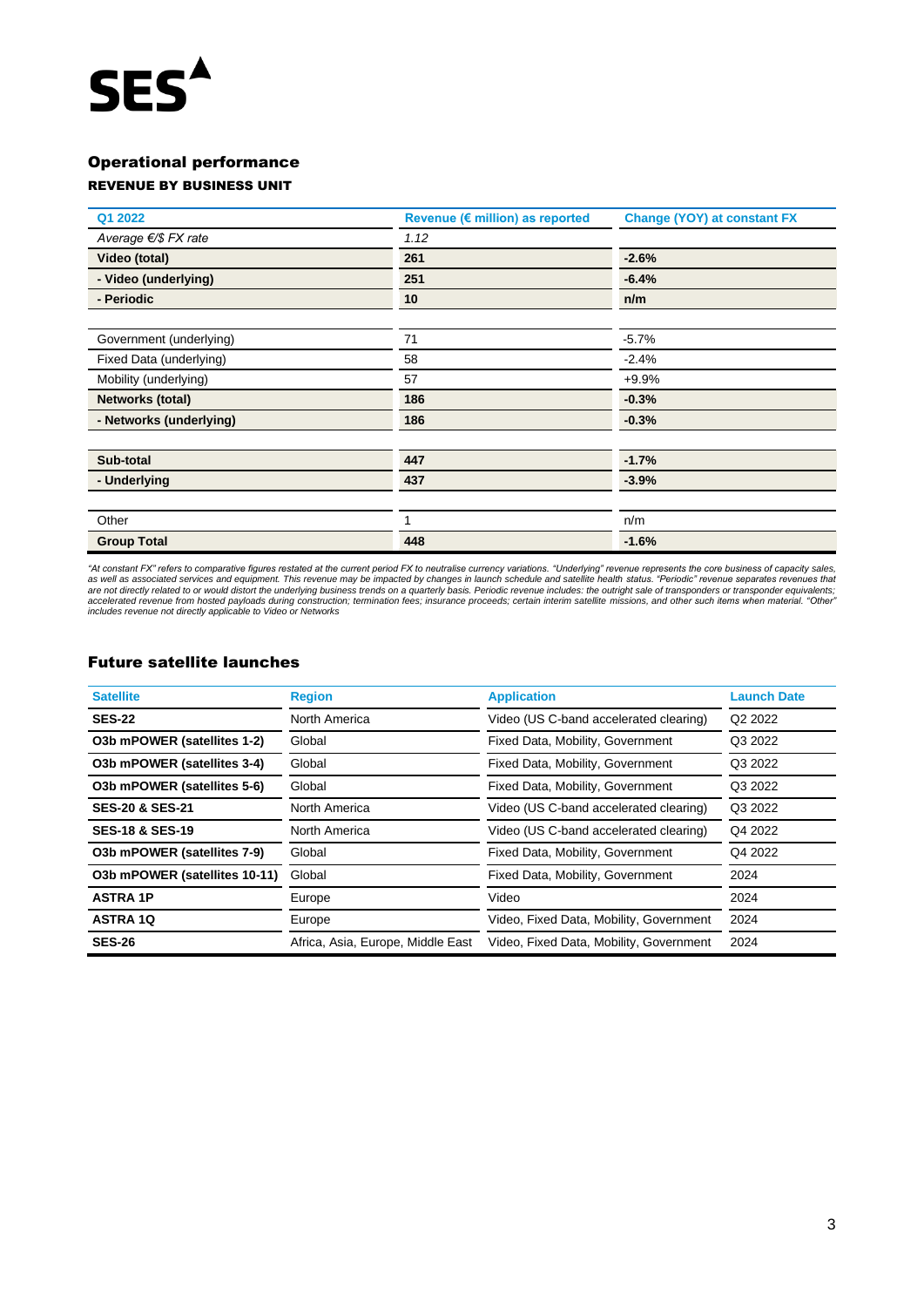# **SES**<sup>^</sup>

## CONSOLIDATED INCOME STATEMENT

#### Three months ended 31 March

| $\epsilon$ million                                           | Q1 2022      | Q1 2021 |
|--------------------------------------------------------------|--------------|---------|
| Average €/\$ FX rate                                         | 1.12         | 1.22    |
| <b>Revenue</b>                                               | 448          | 436     |
| US C-band repurposing income                                 | $\mathbf{2}$ | 27      |
| Operating expenses                                           | (184)        | (203)   |
| <b>EBITDA</b>                                                | 266          | 260     |
| Depreciation expense                                         | (147)        | (140)   |
| Amortisation expense                                         | (12)         | (19)    |
| <b>Operating profit</b>                                      | 107          | 101     |
| Net financing costs                                          | (16)         | (26)    |
| <b>Profit before tax</b>                                     | 91           | 75      |
| Income tax expense                                           | (9)          | (8)     |
| Non-controlling interests                                    |              | 2       |
| Net profit attributable to owners of the parent              | 82           | 69      |
| Basic earnings per A-share (in $\xi$ ) <sup>(1)</sup>        | 0.17         | 0.13    |
| Basic earnings per B-share (in $\epsilon$ ) <sup>(1)</sup>   | 0.07         | 0.05    |
| Diluted earnings per A-share (in $\xi^{(1)}$ )               | 0.16         | 0.13    |
| Diluted earnings per B-share (in $\epsilon$ ) <sup>(1)</sup> | 0.07         | 0.05    |

1) Earnings per share is calculated as profit attributable to owners of the parent divided by the weighted average number of shares outstanding during the year, as adjusted to reflect<br>the economic rights of each class of s

| $\epsilon$ million              | 2022 | 2021              |
|---------------------------------|------|-------------------|
| <b>Adjusted EBITDA</b>          | 274  | 268               |
| US C-band reimbursement income  |      | 27                |
| US C-band operating expenses    | (9)  | (34)              |
| Other significant special items |      | $\left( 1\right)$ |
| <b>EBITDA</b>                   | 266  | 260               |

| $\epsilon$ million                              | 2022 | 2021 |
|-------------------------------------------------|------|------|
| <b>Adjusted Net Profit</b>                      | 88   | 75   |
| US C-band reimbursement income                  |      | 27   |
| US C-band operating expenses                    | (9)  | (34) |
| Other significant special items                 |      |      |
| Tax impact                                      |      |      |
| Net profit attributable to owners of the parent | 82   | 69   |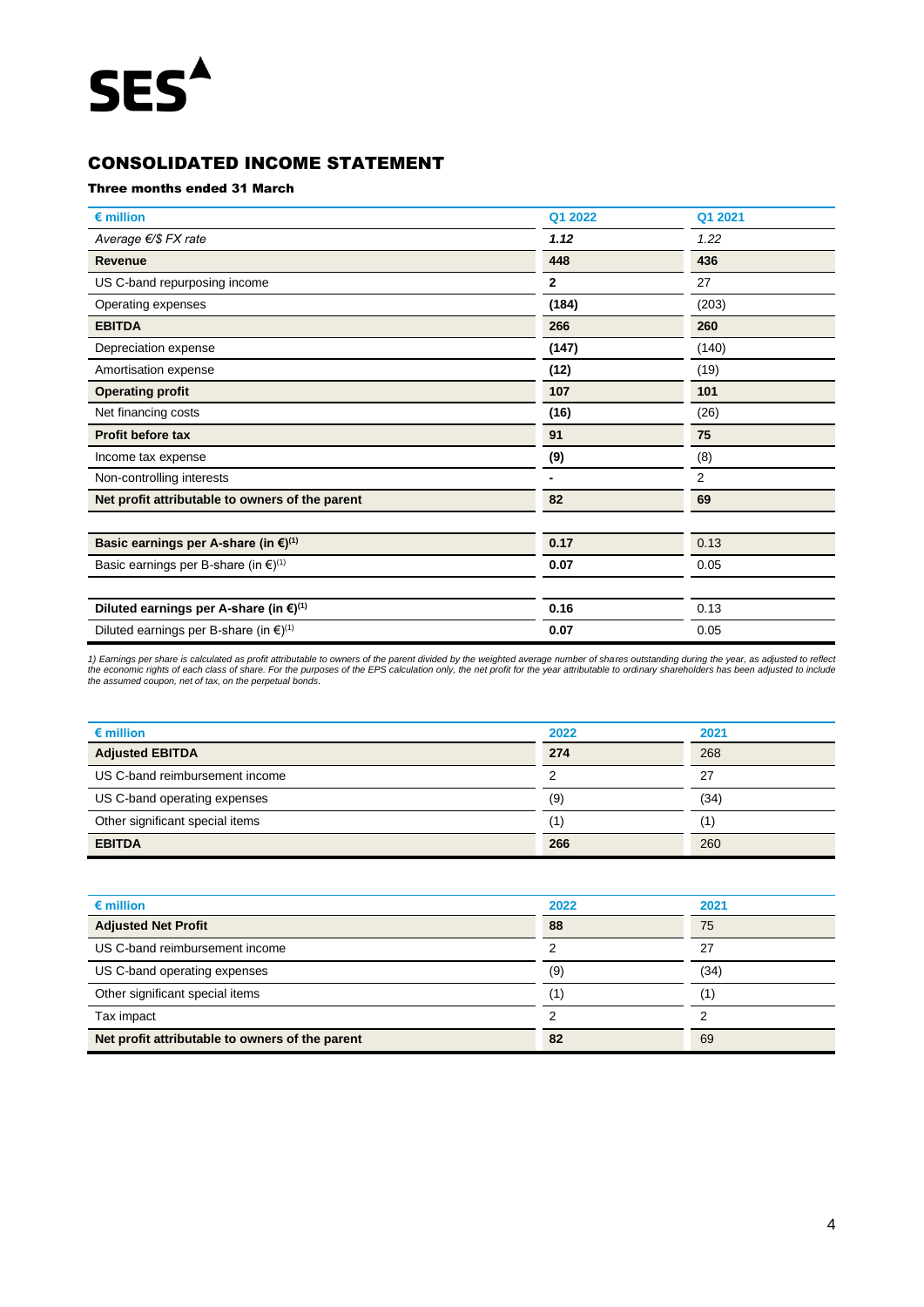## SUPPLEMENTARY INFORMATION

#### QUARTERLY INCOME STATEMENT (AS REPORTED)

| $\epsilon$ million                                       | Q1 2021 | Q2 2021 | Q3 2021 | Q4 2021 | Q1 2022 |
|----------------------------------------------------------|---------|---------|---------|---------|---------|
| Average €/\$ FX rate                                     | 1.22    | 1.20    | 1.19    | 1.15    | 1.12    |
| Revenue                                                  | 436     | 439     | 444     | 463     | 448     |
| US C-band repurposing income                             | 27      | 20      | 10      | 844     | 2       |
| Operating expenses                                       | (203)   | (193)   | (182)   | (243)   | (184)   |
| <b>EBITDA</b>                                            | 260     | 266     | 272     | 1,064   | 266     |
| Depreciation expense                                     | (140)   | (143)   | (143)   | (149)   | (147)   |
| Amortisation expense                                     | (19)    | (29)    | (24)    | (23)    | (12)    |
| Impairment expense                                       |         |         |         | (724)   |         |
| <b>Operating profit</b>                                  | 101     | 94      | 105     | 168     | 107     |
| Net financing costs                                      | (26)    | (18)    | (23)    | (4)     | (16)    |
| <b>Profit before tax</b>                                 | 75      | 76      | 82      | 164     | 91      |
| Income tax benefit/(expense)                             | (8)     | (8)     | (14)    | 79      | (9)     |
| Non-controlling interests                                | 2       |         |         | 5       |         |
| <b>Net Profit</b>                                        | 69      | 68      | 68      | 248     | 82      |
| Basic earnings per share (in $\epsilon$ ) <sup>(1)</sup> |         |         |         |         |         |
| Class A shares                                           | 0.13    | 0.12    | 0.14    | 0.53    | 0.17    |
| Class B shares                                           | 0.05    | 0.05    | 0.05    | 0.22    | 0.07    |
| <b>Adjusted EBITDA</b>                                   | 268     | 276     | 279     | 268     | 274     |
| <b>Adjusted EBITDA margin</b>                            | 61%     | 63%     | 63%     | 58%     | 61%     |
| US C-band repurposing income                             | 27      | 20      | 10      | 844     | 2       |
| US C-band operating expenses                             | (34)    | (25)    | (16)    | (47)    | (9)     |
| Other significant special items                          | (1)     | (5)     | (1)     | (1)     | (1)     |
| <b>EBITDA</b>                                            | 260     | 266     | 272     | 1,064   | 266     |

1) Earnings per share is calculated as profit attributable to owners of the parent divided by the weighted average number of shares outstanding during the year, as adjusted to reflect<br>the economic rights of each class of s

#### QUARTERLY OPERATING PROFIT (AT CONSTANT €/\$ FX RATE OF €1: \$1.13)

| $\epsilon$ million              | Q1 2021 | Q <sub>2</sub> 2021 | Q3 2021 | Q4 2021 | Q1 2022        |
|---------------------------------|---------|---------------------|---------|---------|----------------|
| Average $\epsilon$ /\$ FX rate  | 1.13    | 1.13                | 1.13    | 1.13    | 1.13           |
| Revenue                         | 454     | 452                 | 455     | 468     | 446            |
| US C-band repurposing income    | 29      | 21                  | 11      | 861     | $\overline{2}$ |
| Operating expenses              | (213)   | (199)               | (187)   | (246)   | (182)          |
| <b>EBITDA</b>                   | 270     | 274                 | 279     | 1,083   | 266            |
| Depreciation expense            | (149)   | (150)               | (149)   | (154)   | (147)          |
| Amortisation expense            | (19)    | (30)                | (23)    | (23)    | (12)           |
| Impairment expense              |         |                     |         | (739)   |                |
| <b>Operating profit</b>         | 102     | 94                  | 107     | 167     | 107            |
|                                 |         |                     |         |         |                |
| <b>Adjusted EBITDA</b>          | 278     | 285                 | 286     | 271     | 274            |
| <b>Adjusted EBITDA margin</b>   | 61%     | 63%                 | 63%     | 58%     | 61%            |
| US C-band repurposing income    | 29      | 21                  | 11      | 861     | 2              |
| US C-band operating expenses    | (36)    | (27)                | (17)    | (48)    | (9)            |
| Other significant special items | (1)     | (5)                 | (1)     | (1)     | (1)            |
| <b>EBITDA</b>                   | 270     | 274                 | 279     | 1,083   | 266            |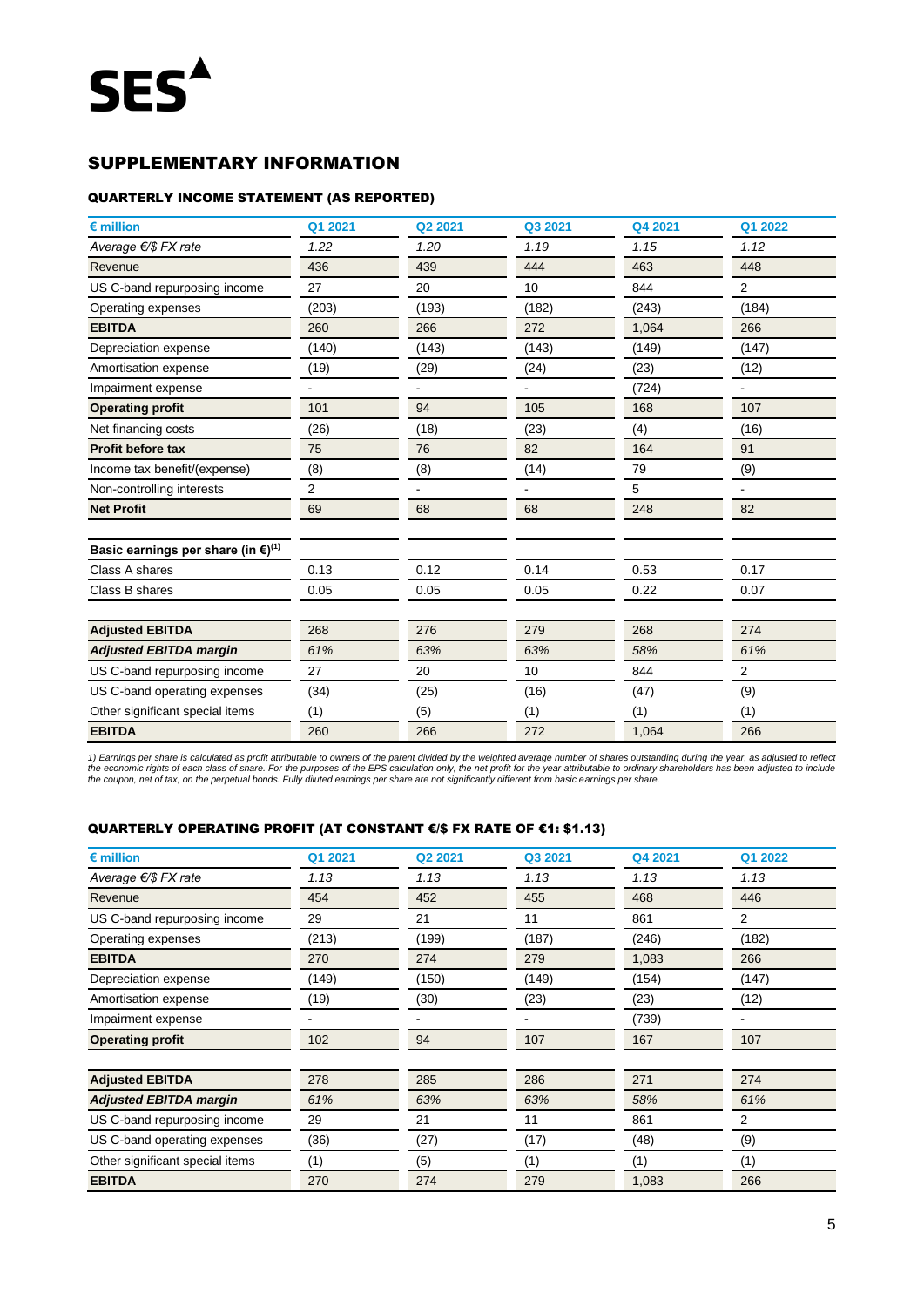

#### ALTERNATIVE PERFORMANCE MEASURES

*SES regularly uses Alternative Performance Measures ('APM') to present the performance of the Group and believes that these APMs are relevant to enhance understanding of the financial performance and financial position. These measures may not be comparable to similarly titled measures used by other companies and are not measurements under IFRS or any other body of generally accepted accounting principles, and thus should not be considered substitutes for the information contained in the Group's financial statements.* 

| <b>Alternative Performance Measure</b>      | <b>Definition</b>                                                                                                                                                                                                                                                                                                                                  |
|---------------------------------------------|----------------------------------------------------------------------------------------------------------------------------------------------------------------------------------------------------------------------------------------------------------------------------------------------------------------------------------------------------|
| <b>Reported EBITDA and EBITDA margin</b>    | EBITDA is profit for the period before depreciation, amortisation, net financing<br>cost and income tax. EBITDA margin is EBITDA divided by revenue.                                                                                                                                                                                               |
| Adjusted EBITDA and Adjusted EBITDA margin  | EBITDA adjusted to exclude significant special items. In 2021 and 2022, the<br>primary exceptional items are the net impact of the repurposing of US C-band<br>spectrum, restructuring charges, and costs associated with the acquisition and<br>integration of new subsidiaries. Adjusted EBITDA margin is Adjusted EBITDA<br>divided by revenue. |
| <b>Adjusted Net Debt to Adjusted EBITDA</b> | Adjusted Net Debt to Adjusted EBITDA, represents the ratio of Net Debt plus<br>50% of the group's hybrid bonds (per the rating agency methodology) divided<br>by the last 12 months' (rolling) Adjusted EBITDA.                                                                                                                                    |
| <b>Adjusted Net Profit</b>                  | Net profit attributable to owners of the parent adjusted to exclude the<br>After tax impact of significant special items.                                                                                                                                                                                                                          |

#### For further information please contact:

Richard Whiteing **Suzanne Ong** Investor Relations External Communications Tel: +352 710 725 261 Tel: +352 710 725 500 [richard.whiteing@ses.com](mailto:richard.whiteing@ses.com) [suzanne.ong@ses.com](mailto:suzanne.ong@ses.com)

Follow us on:



[Read our Blogs](https://www.ses.com/news/blogs) > [Visit the Media Gallery](https://www.ses.com/media-gallery) >

#### Presentation of Results:

A presentation of the results for investors and analysts will be hosted at 9.30 CEST on 5 May 2022 and will be broadcast via [webcast a](https://channel.royalcast.com/landingpage/ses/20220505_1/)nd conference call. The details for the conference call and webcast are as follows:

U.K. (Standard International Access): +44 (0) 33 0551 0200<br>France: +33 (0) 1 70 37 71 66 France: +33 (0) 1 70 37 71 66<br>Germany: +49 (0) 30 3001 9061 NL: +31 (0) 20 708 5073<br>U.S.A.: +1 212 999 6659

Germany: +49 (0) 30 3001 90612 +1 212 999 6659

Confirmation code: **SES**

Webcast registration: [https://channel.royalcast.com/landingpage/ses/20220505\\_1/](https://channel.royalcast.com/landingpage/ses/20220505_1/)

The presentation is available for download from<https://www.ses.com/investors/financial-results> and a replay will be available shortly after the conclusion of the presentation.